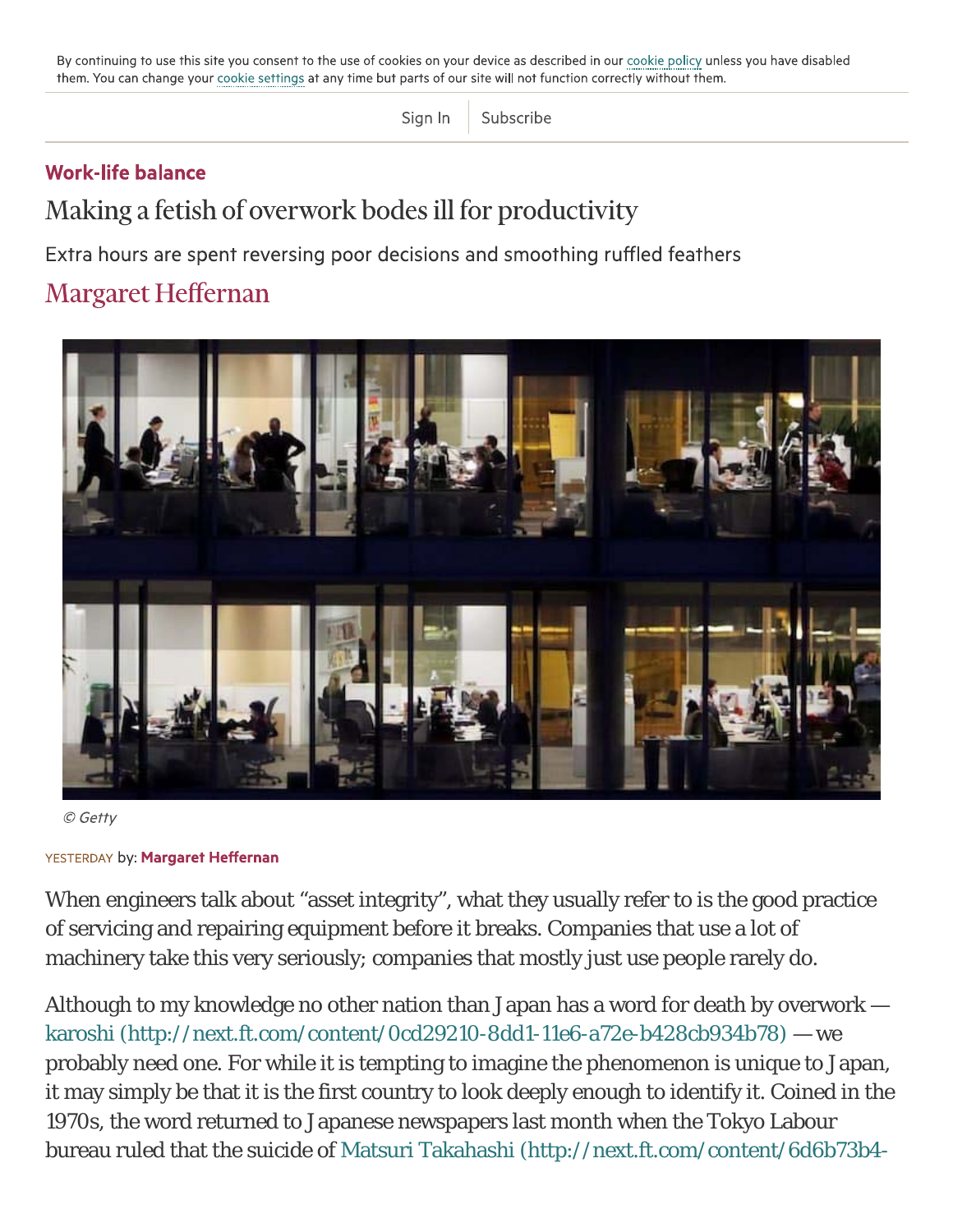94fa-11e6-a1dc-bdf38d484582), a young employee of the advertising agency Dentsu, had been caused by overwork. She had worked 105 hours of overtime in a single month.

Most of the chief executives I know — predominantly in the US and UK — routinely work a 12 or 15-hour day, six or seven days a week. Few of them are familiar with studies that routinely show that productivity is not linear. After about 40 hours a week fatigue sets in, provoking mistakes. Any extra hours spent are needed to clear up the mess: reversing poor decisions, soothing ruffled feathers. The classic, but comic, expression of this was produced by the efficiency expert, Frank Gilbreth. He found he could shave faster if he used two razors but then wasted all the time he saved covering the cuts with plasters.

While a few chief executives (http://next.ft.com/content/50125bbe-96af-11e6-a1dc-bdf38d 484582) love to boast of their powers of endurance, many insist their jobs simply require long days, weeks and months. They acknowledge it sets a poor example and a few have learnt to keep weekend emails stored in their outbox. But the speed with which the death, in 2013, of a Bank of America intern (http://next.ft.com/content/f4352b14-539f-11e3-9250 -00144feabdc0) working in the City of London was interpreted as death by overwork showed how fully everyone knew that the economic crisis and relative scarcity of good jobs was taking its toll on those at the bottom of the heap.

This mirrors what Professor Michael Marmot, the British epidemiologist, discovered when he conducted a longitudinal study of 10,000 Whitehall civil servants (http://unhealthywor k.org/classic-studies/the-whitehall-study/): that stress tended to concentrate at the top and the bottom of the pyramid. But when Marianna Virtanen (http://www.ft.com/cms/s/0/daf 4cde8-5d5e-11df-8373-00144feab49a.html) continued the study to look at the long-term consequences of that stress, she found working 11 or more hours a day doubled the risk of a "major depressive episode (http://journals.plos.org/plosone/article?id=10.1371/journal.po ne.0030719)". A lifetime of long hours was also associated with cognitive loss in middle years: reasoning, problem solving, creativity were all poorer.

#### Enter our poll

### Are your hours too long? (htt p://poll.fm/5ownj)

"Most of the CEOs I know routinely work a 12 or 15-hour day, six or seven days a week," says Margaret Heffernan, entrepreneur and author of 'Wilful Blindness'. But, she says,

All of this damage is invisible. If it were not  $-$  if some of the wear and tear resulted in visible injury — perhaps companies would take more care. But it is very hard for most people to accept that thinking is a physical activity, performed by the brain which, like every organ, has limits to its capacity. We can see machinery break down, we notice broken arms and legs. We do not see broken minds — until it is too late. A proliferation of supposed antidotes to overwork — mindfulness, resilience